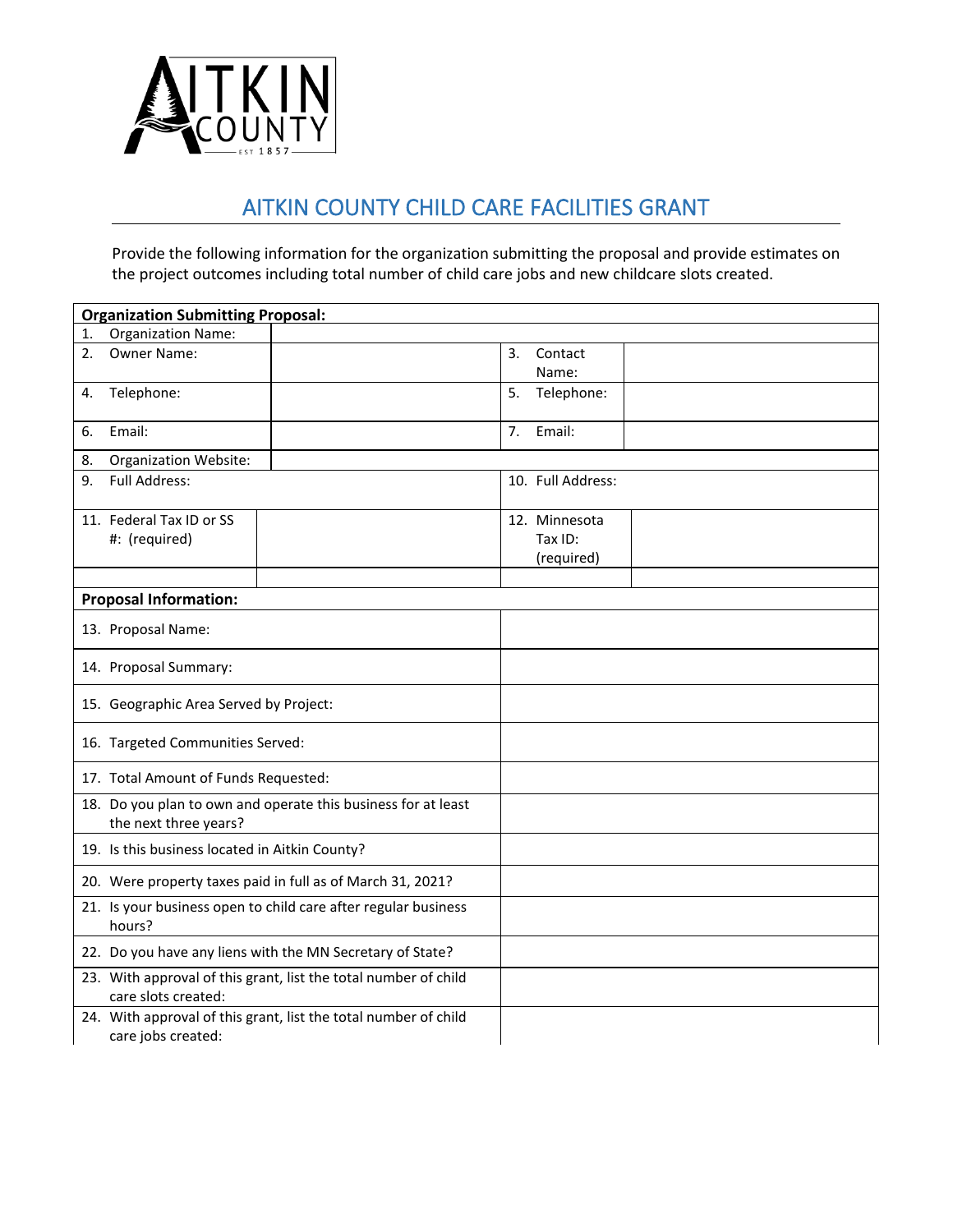

## **GRANT REQUEST APPLICATION**

27. Amount of grant request (tentative not to exceed \$10,000 for Child Care Centers and \$5,000 for Home Based Child Care):

28. Please include the following in the application narrative:

- a. Description of current business and business history (1 page maximum).
- b. Please describe how this grant will positively affect your business and if this grant will allow you to add additional employees to your business. Please be thorough in your response as this information will play an important role in the distribution of funds (1 page maximum).
- c. Please describe the current need in your community for child care improvements (1 page maximum).
- d. How will these grant funds be used (description should coordinate with one or more of the eligible uses defined in the Grant Description document (1 page maximum).

## **SUPPORTING DOCUMENTS SHOULD INCLUDE:**

- W-9 Form
- Signed Authorization for Release of Information and Acknowledgments

*I certify that the information contained herein is true and accurate to the best of my knowledge and that I am authorized to submit this application on behalf of the applicant.*

| <b>Authorized Signature</b> | Title | Date |
|-----------------------------|-------|------|
|                             |       |      |
|                             |       |      |